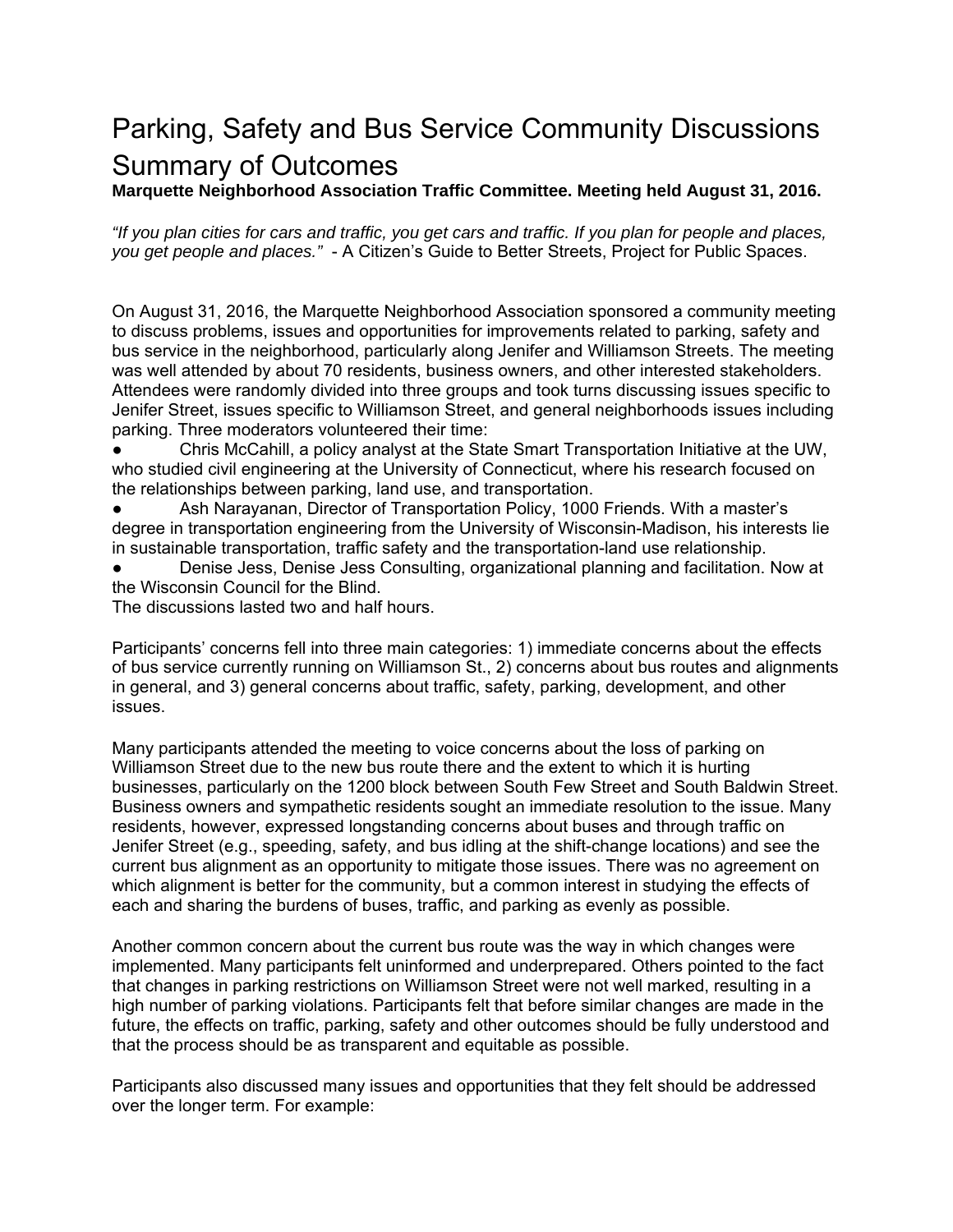- Managing traffic flow through the neighborhood,
- Improving transit service,
- Improving safety,
- Regulating parking, and
- Studying and understanding specific issues better.

These issues and opportunities are listed below in detail, based on notes taken by each group facilitator, comments left after the meeting, and other emails received by the meeting's facilitators.

## **Issues**

Meeting participants cited and discussed the following issues related to planning, growth, traffic, parking, bus routes, bicycle use, and pedestrian safety.

### Buses / Bus routes

- Issues with buses running on Williamson Street
	- o Loss of parking, particularly on 1200 block
	- o Increased panhandling on Williamson Street
	- o People waiting for buses on Williamson Street block pedestrian traffic on the sidewalks
	- $\circ$  Jenifer Street is a more pleasant and comfortable place to wait for buses, including wider terraces
	- o Increased traffic congestion and safety issues with buses running on Williamson Street -- including mix of bike, bus, and vehicle traffic
	- o Plowing on Jenifer Street will become more complicated
	- o Two adjacent salting routes in same neighborhood
- Issues with buses running on Jenifer Street
	- o Lack of traffic calming causes speeding, including bus drivers
	- o People sitting on steps and porches to wait for buses
	- o Buses idling in front of houses
	- $\circ$  In winter, westbound buses get stuck at Ingersoll -- the point for a shift change
	- o Bump-outs and buses do not calm traffic on Jenifer Street
	- o Perception that most riders actually come from north of Williamson Street
- Panhandling and groups of people are an issue no matter where the buses run
- Accessibility at bus stops are a problem; no shelters or benches in most cases; snow is not always cleared well
- Concerns about buses not adhering to their scheduled arrival and departure times
- Metro brakes squeal

### Traffic / safety

- Who shoulders the burden of traffic?
- Safety concerns on Jenifer St. due to speed and volume of traffic (cut-through); also visibility issues
- Biking feels unsafe on Williamson due to heavy traffic volume and bus traffic
- Commuters use neighborhood as a cut-through
	- o Through traffic is an issue (speeding, safety, volume, exhaust, etc.)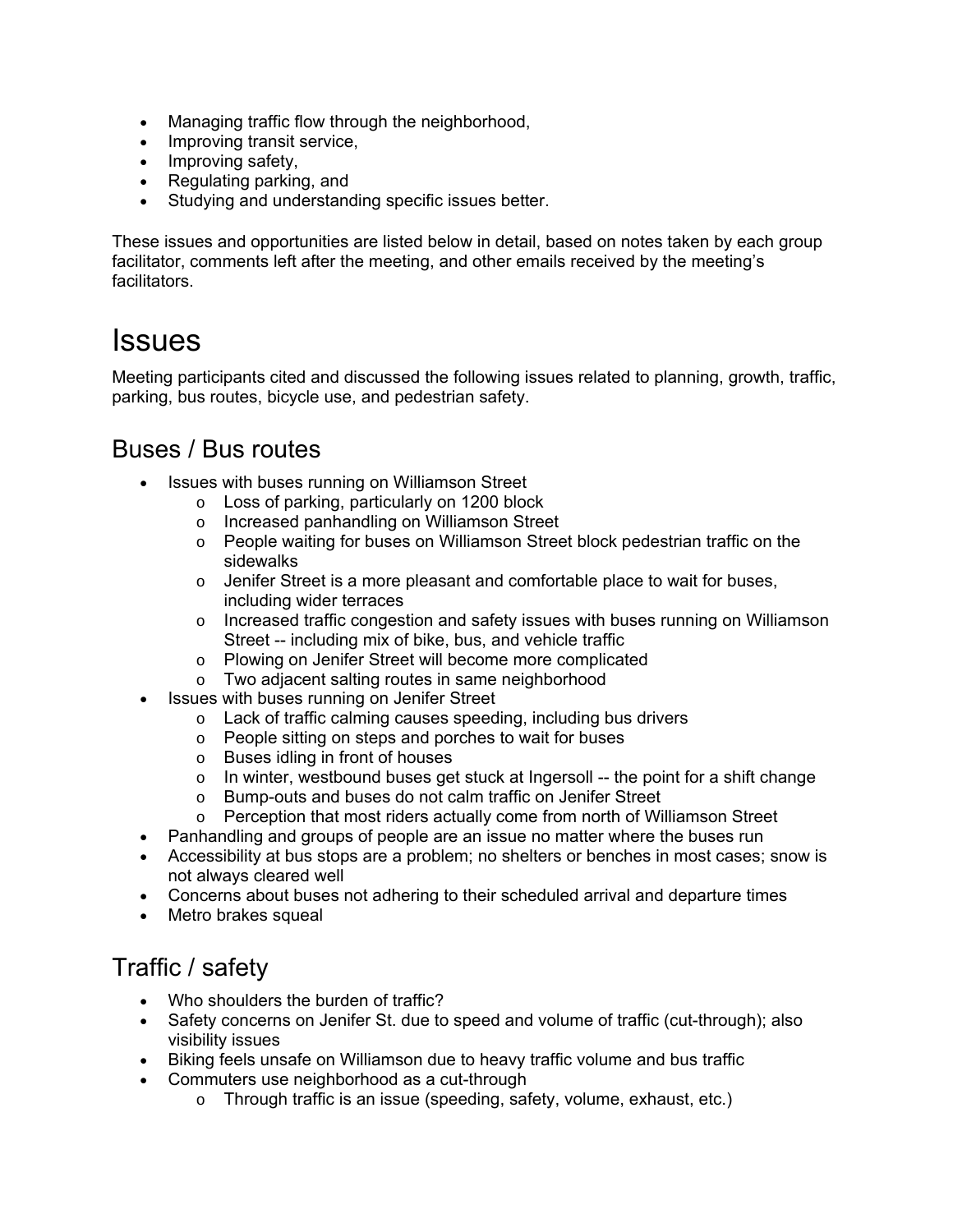- Biking on Jenifer Street is unsafe due to speed of cars
- Car access on the west end is challenging
- Crossing issues at Blount Street No dedicated sidewalk and multimodal issues for Elks and Fauerbach
- Night time safety concerns due to criminal activity and poor north-south connections- women especially feel unsafe walking between East Washington and Williamson.
- People with disabilities are having trouble navigating and crossing Williamson Street
- Bikes are often using the sidewalk and creating conflicts with pedestrians
- There needs to be pedestrian safety at Blair and Blount Street crossings. This is interconnected with the junction of Williamson and Jenifer Streets, where traffic engineers will not change the traffic stoplights because the intersections are so close.

## Parking

- Parking issues on 1200 block of Williamson Street
	- $\circ$  Business are suffering greatly from loss of on-street parking; seems like a fairly small loss of parking can have a disproportionately large effect on businesses
	- o Loading has been an issue for businesses
	- $\circ$  New "No Parking" signs on Williamson Street are not clearly marked to indicate a change in policy and many people are getting tickets
	- o Effects of Jenifer Street reconstruction are perceived to be worse than Williamson St. reconstruction (including Mother Fools)
- Particular issues at certain times of the day -- e.g., residential demand competes with others at nights and on weekends
- Commuters park in Marquette neighborhood and walk/bike/bus downtown
- On-street parking for events, restaurants, bars and other businesses can make residential parking difficult

### General

- Planning is piecemeal -- decisions made by block or street rather than with a neighborhood-wide perspective
- Issues related to growth and development in the neighborhood
	- o Loss of historic character
	- o Loss of diversity and affordable housing
	- o Growing traffic
	- o Loss of parking
	- o Increasing alcohol licenses are crowding out retail and service businesses
- Noise at Wilson Street in the Central Park skate park. Any new structure such as a parking ramp should act as a sound barrier

# Opportunities and recommendations

Meeting participants also discussed opportunities and offered recommendations, listed below.

### Buses / Bus routes

Study and understand the effects of buses and parking on safety, traffic, businesses, and plowing/salting before making final recommendation for bus routes in any location.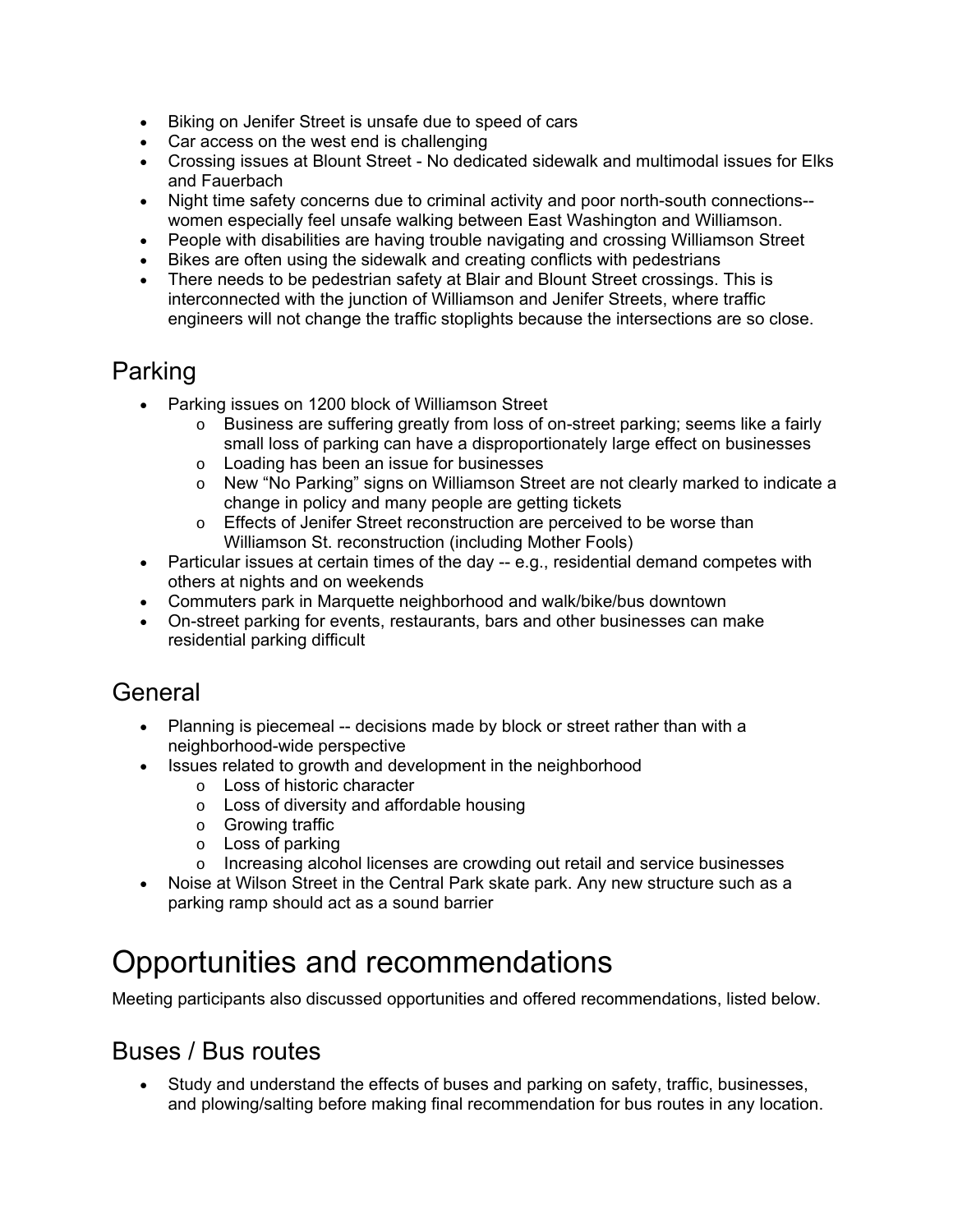- o Bus routes seem to get more plowing and salting, but less parking
- $\circ$  Effects bus routes on amount of on-street parking (12 stops on Jenifer vs. 6 stops on Williamson)
- Study bus ridership -- e.g., where people leave and what times they use buses
	- Creative solutions to bus stop locations on Williamson Street
		- o Route traffic on Jenifer Street, East Wilson, or East Washington for one or two blocks beginning at Baldwin Street
		- o Possibly split transit service between Jenifer and Williamson so that both streets equitably share the load.



- o Move bus stop currently on 1200 block to the west
	- This raises concerns about creating new parking issues
- Transit service improvements
	- $\circ$  Improve service for non-commuters -- e.g., more frequent weekend service
	- $\circ$  Create express bus along East Washington that runs in each direction, stopping frequently
	- o Use railroad spur for bus rapid transit
- Study the effects of street width on bus routes and safety
	- Enforce and enable Metro drivers to obey speed limits and other traffic regulations
		- $\circ$  Take steps to make it easier for drivers to stay on schedule -- e.g., bus priority
- Provide seating and other amenities at bus stops

### Traffic / safety

- Redesign Blair-John Nolen-Williamson intersection to reduce unnecessary through traffic from John Nolen Drive headed toward East Washington from easily flowing eastbound onto Williamson Street
- Restrict left turns to limit through traffic and force more traffic to use East Washington o Some concerns about wait times and ability to cross East Washington
- Traffic calming opportunities on Jenifer Street
	- o Narrower lanes
	- o Radar speed limit signs
	- o Speed humps and/or stop signs if bus route is not located there
	- o Other physical and visual cues to slow traffic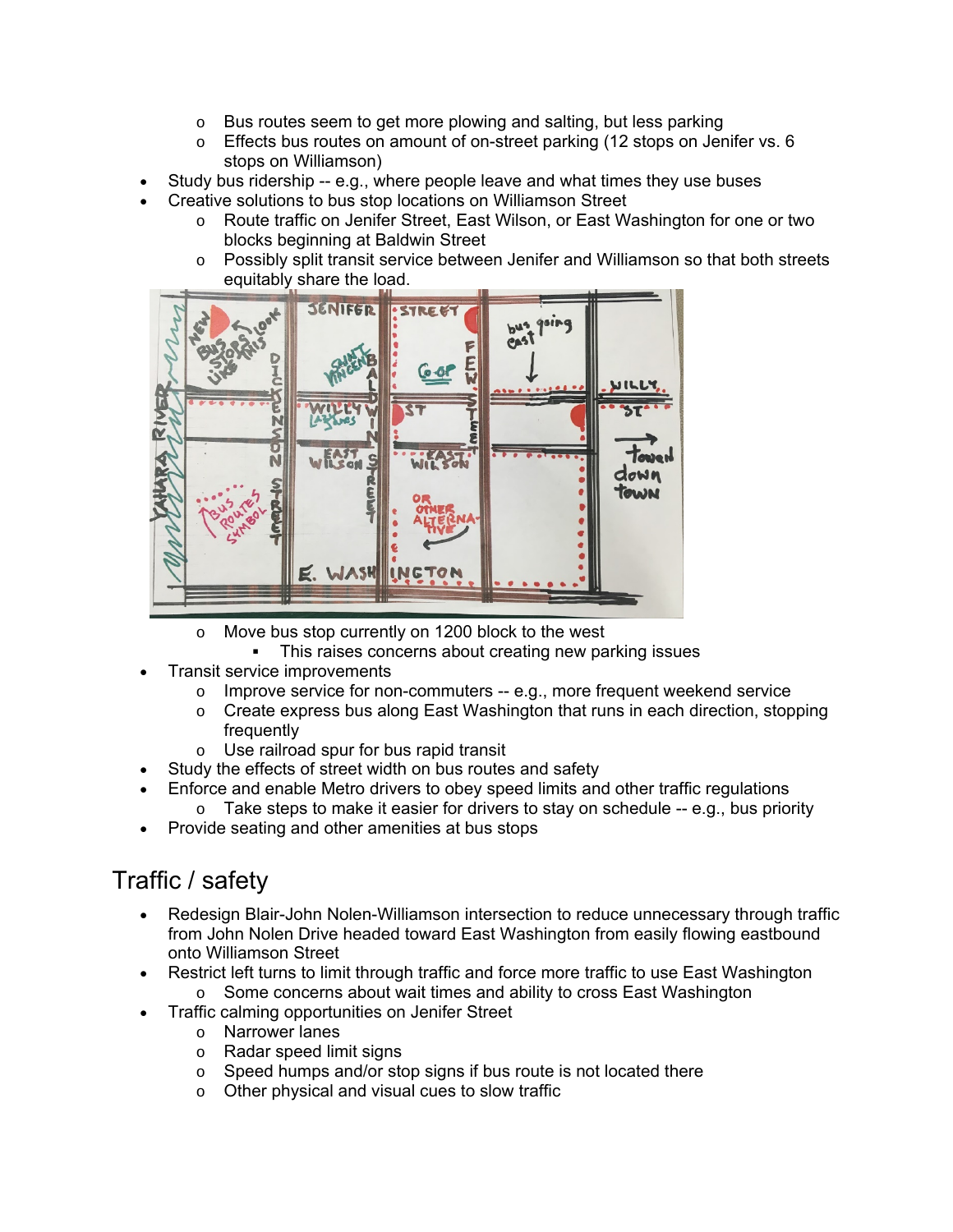- Traffic calming opportunities on Wilson Street
	- o Make street one-way with angled parking along Central Park
	- o Parking-buffered bicycle lane
	- o Diverter or some other measure to limit cut-through traffic (as on Atwood Avenue)
- Make Jenifer and Williamson Streets one way in opposite directions
	- o Concerns that would hurt businesses
	- o Concerns about bicycle and pedestrian safety
- Reduce/limit traffic along Isthmus using transit, bicycle infrastructure and transportation demand management
- MNA Traffic Plan calls for traffic calming on Jenifer and other streets with stop signs or other traffic-calming measures
- Take lessons from University to improve pedestrian safety -- e.g., policing and blue lights
- Provide bicycle access and crossing at Blount Street (with traffic signals) to reduce congestion at Blair Street

## Parking

- A parking study is needed to understand needs and how different people (e.g., restaurants, workers, and residents) are affected by loss of parking
	- $\circ$  Keep in mind that parking issues are exacerbated due to loss of parking on Jenifer Street due to construction
	- $\circ$  Consider alternative locations to street parking or policies for employees of Coop and other businesses
	- o Interest in implementing RPP and other parking restrictions
	- $\circ$  Keep in mind that residents on Williamson Street will likely need to park on other streets
	- o Potential to retain all-day parking versus rush hour regulations
	- $\circ$  Learn from RPP on Grand Avenue in St. Paul: specific blocks designated for residential vs. business parking
- Re-evaluate parking restrictions on Williamson St during rush hour if buses are going to stay on Williamson Street
- Do away with alternate side parking along portion of Jenifer Street in winter
- Increase on-street parking by positioning it more efficiently, particularly in front of Co-op (Are there visibility issues?)
- Explore the option of angled parking on locations along Williamson Street
- Create additional parking along Williamson Street closer to Machinery Row and John Nolen Drive; Also an opportunity for traffic calming
- Potentially move parking inward towards the travel lane creating a buffer zone for bikes and calming traffic.
- Make use of excess parking capacity in the neighborhood to supplement on-street parking.
- Coordinate trash pickup and street sweeping to minimize on-street parking restrictions.

## **General**

- Fairness, transparency, and equity can go a long way in gaining approval for system changes
- Anti-idling ordinances could ease some concerns about traffic and pollution